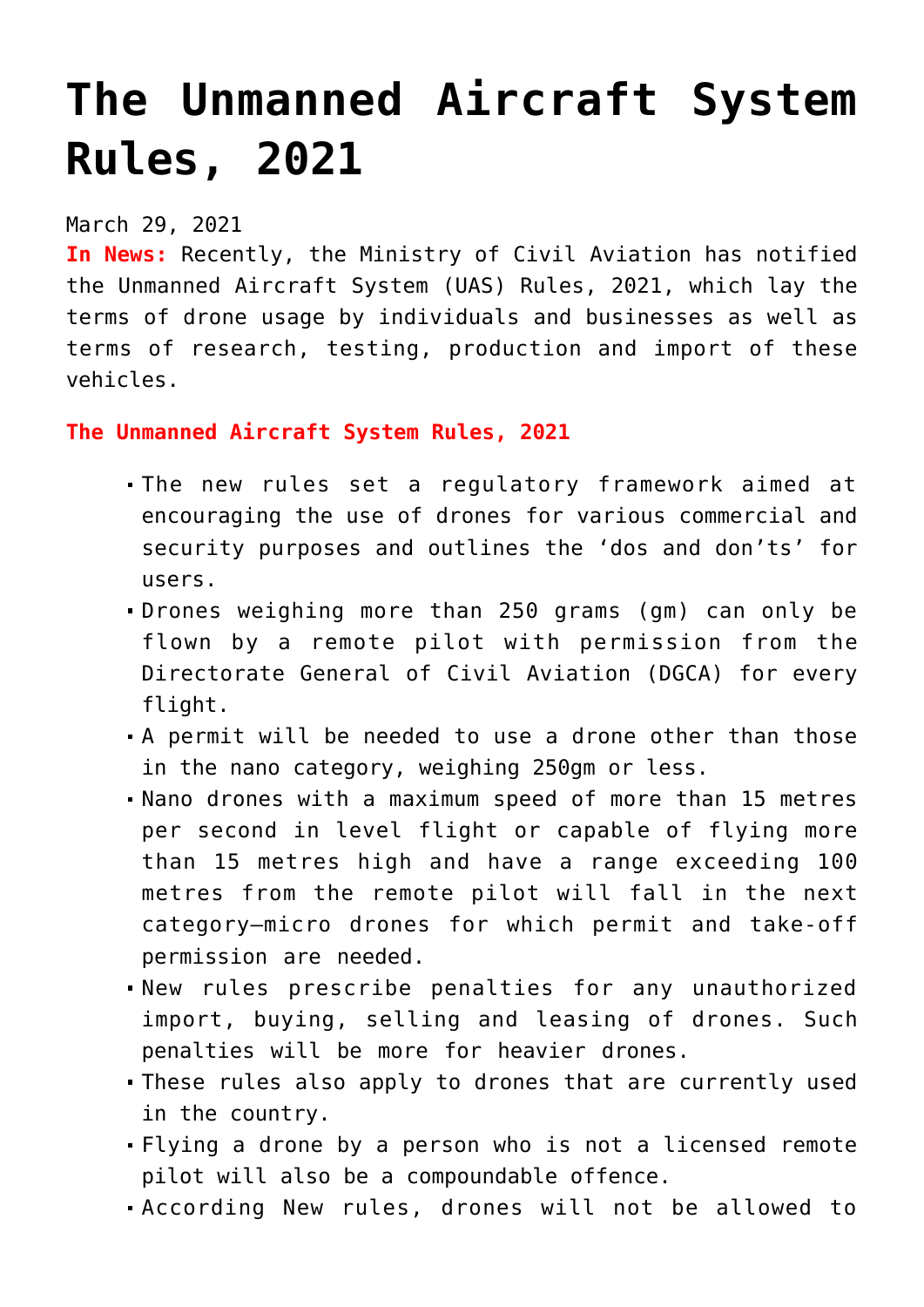operate beyond visual line of sight or for delivery of goods, which would limit the use of these gadgets to surveys, photography, security and various information gathering purposes.

**The drone rules, 2021 has also listed a set of essential equipment without which any drone will be deemed unfit to fly.**

The essential equipment include:

- Global Navigation Satellite System (GNSS) receiver(s) for horizontal and vertical position fixing
- Autonomous Flight Termination System or Return To Home (RTH) option
- Geo-fencing capability
- Flashing anti-collision strobe lights
- Flight controller
- Flight data logging capability
- No Permission No Takeoff (NPNT) compliant
- Secondary Surveillance Radar (SSR) transponder (Mode \_C' or  $\leq$  ') or ADS-B OUT equipment (if intended to operate beyond 400 feet/120 m AGL)
- Reliable Command and Control Link
- Real-time tracking system
- Barometric equipment with capability for remote subscale setting
- Detect and Avoid (if intended to operate beyond 400 feet/120 m AGL)
- Manufacturer Serial Number
- Fire-resistant identification plate for engraving the UIN
- A two-way communication system (if intended to operate beyond 400 feet/120 m AGL)
- 360 degrees collision avoidance system

## **Unmanned Aircraft Systems**

Unmanned Aircraft means an aircraft, which is intended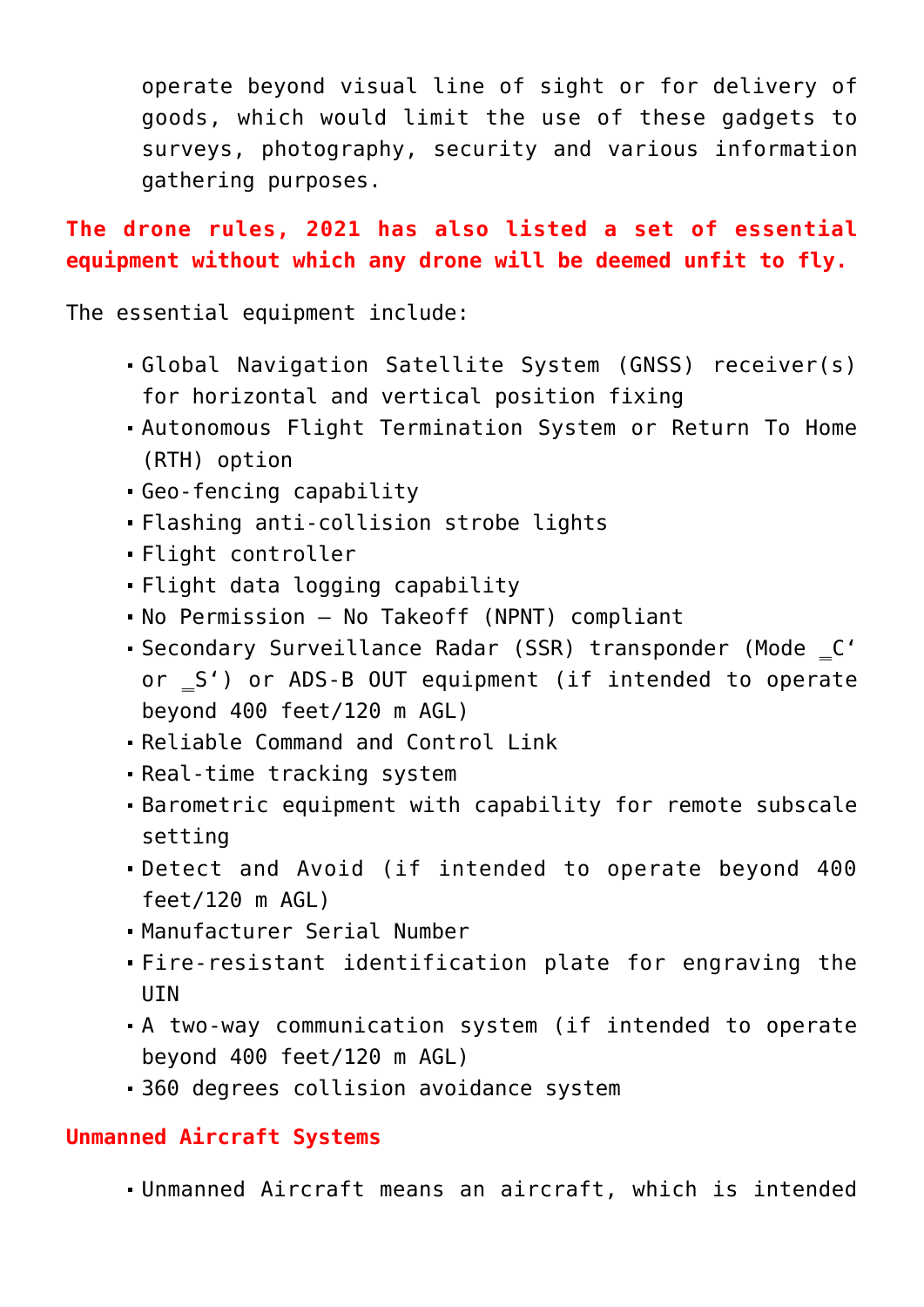to operate with no pilot on board and UAS includes these and the associated elements.

- Categories: Aeroplane, Rotorcraft and Hybrid unmanned aircraft system.
- Sub-categories: Remotely piloted, Model remotely piloted and Autonomous unmanned aircraft systems.
- Remotely piloted aircraft have been divided into five categories based on their weight-
	- **Nano :** Less than or equal to 250 grams.
	- **Micro :** From 250 grams to 2kg.
	- **Small :** From 2 kg to 25kg.
	- **Medium :** From 25kg to 150kg.
- **Large :** Greater than 150kg

#### **About the UAS**

#### **Rules apply to:**

- UAS registered in India.
- A person owning or possessing or engaged in exporting, importing, manufacturing, trading, leasing, operating, transferring or maintaining an UAS in India.

**Eligibility Criteria** for grant of authorisation as importer, manufacturer, trader, owner or operator

- **In case of individuals:** Citizen of India and 18 years of age or more.
- **In case of company/body corporate:** Registered and has its principal place of business within India. Chairman and at least two-thirds of its directors are citizens of India.
- **In case of firm/association of persons or body of individuals or a local authority or any legal entity:** Has a principal place of business within India, whether incorporated or not, Central Government and State Government or an agency thereof.